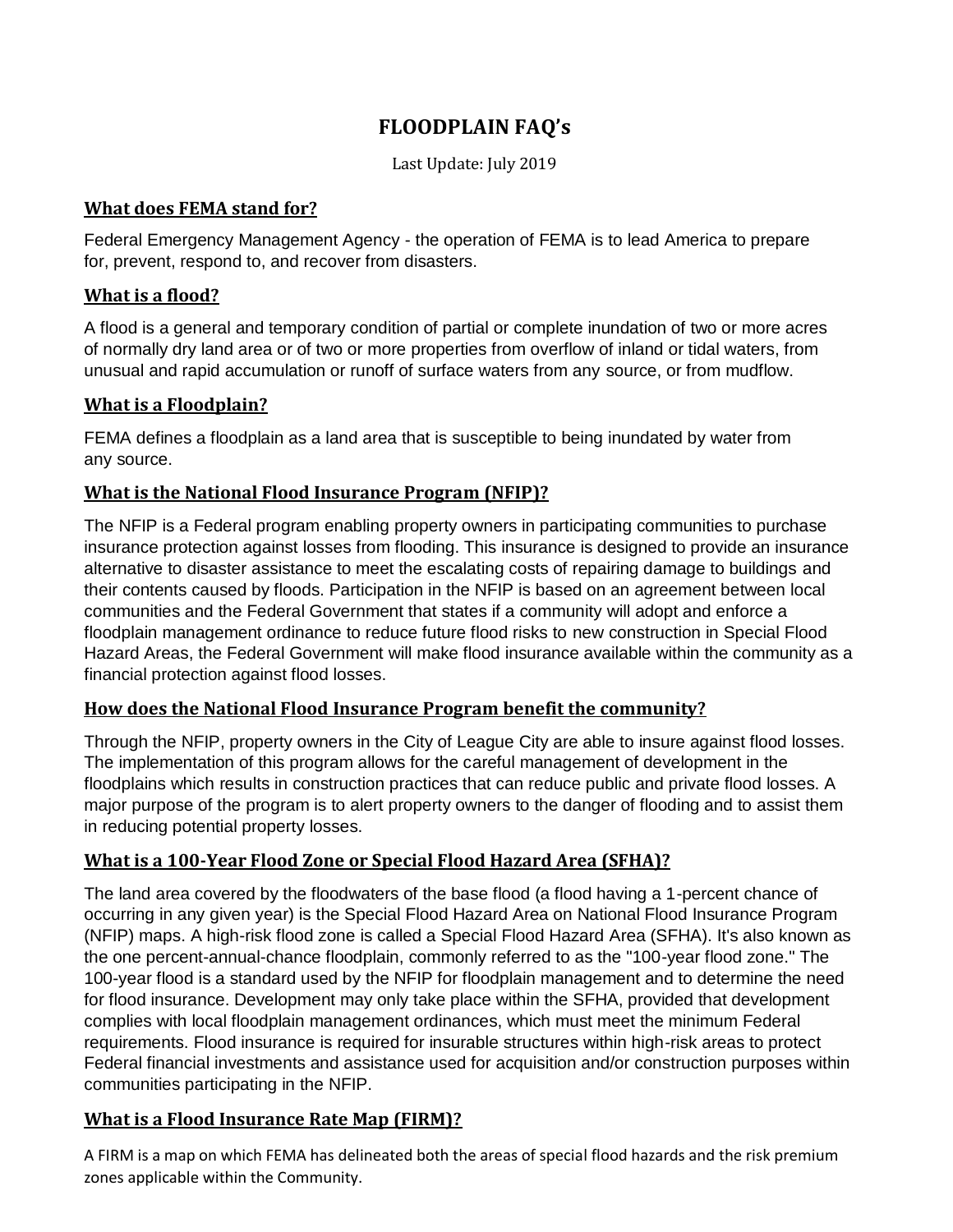## **What is a BFE?**

The Base Flood Elevation (BFE) is the computed elevation to which floodwater is expected to rise during the base flood. BFE's are shown on Flood Insurance Rate Maps (FIRMs) and on the flood profiles. The BFE is the regulatory requirement for the elevation or flood proofing of structures. The relationship between the BFE and a structure's elevation determines the flood insurance premium.

#### **What Are My Odds of Flooding Within a 100-Year Floodplain?**

The term "100-year flood" is misleading. It is not the flood that will occur once every 100 years. Rather, it is the flood elevation that has a 1% chance of being equaled or exceeded each year. Thus, the 100- year flood could occur more than once in a relatively short period of time. Over the course of a 30-year mortgage, a home within the 100-year floodplain has approximately a 26% chance of flooding. Federally-backed flood insurance is available to people outside of the 100-year flood zone as well.

#### **My House is in a Floodplain - What Do I Need to Know?**

*Insurance:* You should seriously consider purchasing flood insurance. Your homeowner's or renter's insurance policy does not cover flooding. To purchase flood insurance, contact your regular homeowner's insurance agent.

*Preparation:* Your family is at risk for flooding, which can happen quickly and without warning. Prepare a family disaster plan in advance for your best protection. The American Red Cross has excellent publications in English and Spanish to help you with this process. Your planning should include: designating meeting places, learning the warning signals, educating your children, assembling emergency food, water, supply kits, learning how to turn off utilities, arranging animal care, and planning how to help family members and neighbors with special needs.

*Restrictions:* In some floodplain areas, development permits may be denied. Please refer to the City of League City's Code of Ordinances for more information on development restrictions.

#### **Who has to buy Flood Insurance?**

- If you **do not** have a mortgage and **do not** live in the floodplain, you are not affected by NFIP requirements and will not be required to buy flood insurance.
- If you **do** have a mortgage but **do not** live in the floodplain, you are not required to purchase flood insurance, unless required by your mortgage lender.
- If you **do not** have a mortgage but **do** live in the floodplain, you are not directly affected. However, you may want to consider buying flood insurance, but you are not required to. If you provide FEMA and/or your mortgage lender with an Elevation Certificate (additional info below) and the technical data that can prove that the water will never reach your structure, you may be able to have your insurable structure in a floodplain.
- If you **do** have a mortgage (or line of credit based on the home) and **do** live in the floodplain, you are affected, and will no doubt be required to buy flood insurance. If flood waters encroach onto your property, the whole property is typically declared to be in the floodplain. If you provide FEMA and/or your mortgage letter with an Elevation Certificate and the technical data that can prove that the water will never reach your structure, you may possibly get re-rated a lower flood insurance quote.

#### **What is an Elevation Certificate?**

The Elevation Certificate is an important tool of the National Flood Insurance Program (NFIP). It is used to certify building elevations if the building is located in a Special Flood Hazard Area in order to determine the proper flood insurance premium rate for the building.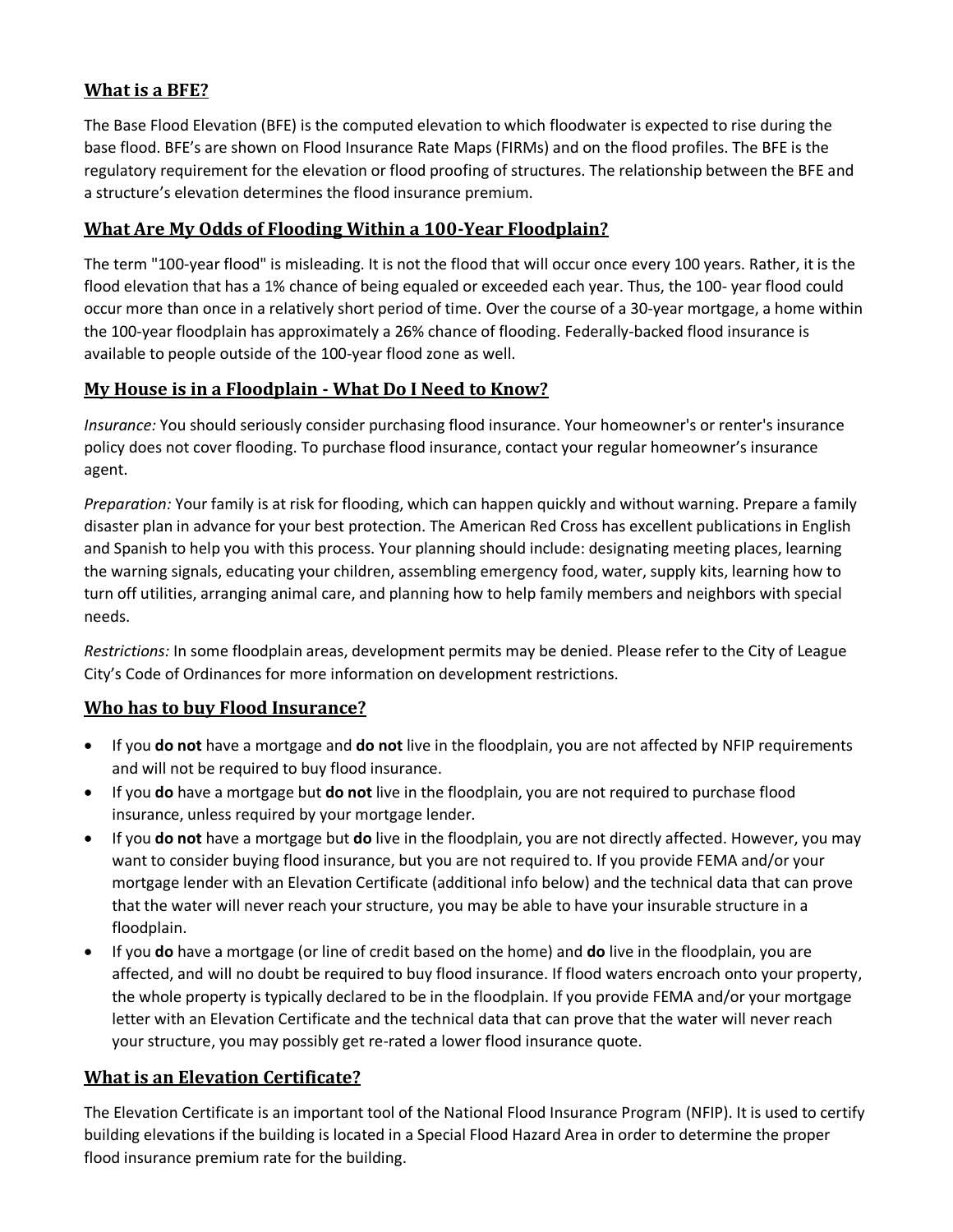## **Who can prepare an Elevation Certificate?**

Elevation Certificates must be prepared and certified by a land surveyor or engineer licensed to practice in the State of Texas. Elevations must be certified by a licensed engineer or surveyor and approved by the City of League City's Floodplain Coordinator. If the elevation certificate is intended to support an application for a Letter of Map Amendment or a Letter of Map Revision based on Fill, the current Elevation Certificate may be downloaded at the following web address: [https://www.fema.gov/media-library/assets/documents/160.](https://www.fema.gov/media-library/assets/documents/160)

#### **Why should I have an Elevation Certificate for my property?**

The Elevation Certificate is to be used to provide elevation information necessary to ensure compliance with community floodplain management ordinances, to determine the proper insurance premium rate, and to support a request for a Letter of Map Amendment (LOMA) or a Letter of Map Revision (LOMR-F).

#### **What is a Letter of Map Change (LOMC)?**

LOMC's are a letter from FEMA which reflects an official revision to an effective NFIP map. LOMC's are issued in place of the physical revision and republication of the effective map.

## **What are the different types of LOMC?**

- A Conditional Letter of Map Revision (CLOMR) is FEMA's comment on a proposed project that would affect the hydrologic and/or hydraulic characteristics of a flooding source and thus result in the modification of the existing regulatory floodway or effective Base Flood Elevations. There is no appeal period. The letter becomes effective on the date sent. This letter does not revise an effective National Flood Insurance Program map, it indicates whether the project, if built as proposed, would or would not be removed from the Special Flood Hazard Area by FEMA if later submitted as a request for a Letter of Map Revision.
- A Conditional Letter of Map Revision based on Fill (CLOMR-F) is FEMA's comment on whether a proposed project involving the placement of fill would exclude an area from the Special Flood Hazard Area (SFHA) shown on the National Flood Insurance Program (NFIP) map. There is no appeal period. The letter becomes effective on the date sent. This letter does not revise an effective NFIP map, it indicates whether the project, if built as proposed, would or would not be removed from the SFHA by FEMA if later submitted as a request for a Letter of Map Revision based on Fill.
- A Letter of Map Amendment (LOMA) is an official amendment, by letter, to an effective National Flood Insurance Program map. A LOMA establishes a property's location in relation to the Special Flood Hazard Area. There is no appeal period. The letter becomes effective on the date sent.
- A Letter of Map Revision (LOMR) is an official revision, by letter, to an effective National Flood Insurance Program map. A LOMR may change flood insurance risk zones, floodplain and/or floodway boundary delineations, planimetric features, and/or Base Flood Elevations.
- A Letter of Map Revision Based on Fill (LOMR-F) is an official revision, by letter, to an effective National Flood Insurance Program map. A LOMR-F provides FEMA's determination concerning whether a structure or parcel has been elevated on fill above the Base Flood Elevation and excluded from the Special Flood Hazard Area. The letter becomes effective on the date sent.

*Note: Completing an Elevation Certificate and submitting any type of LOMC does not guarantee full removal from a SFHA. Before beginning the LOMC process, double check with the City's Floodplain Coordinator, your financial lender or insurance agent to ensure that all steps will be taken to get the lowest possible rate.*

#### **How long does it take to obtain a LOMA, LOMR, or physical map revision?**

For single building or single lot determinations that do not involve changes to BFEs or floodways, a LOMA or LOMR can usually be issued by FEMA within three months.

In new development areas where changes in flooding conditions are extensive or if BFEs increase, a physical map revision will be required, which may take 12 months or longer.